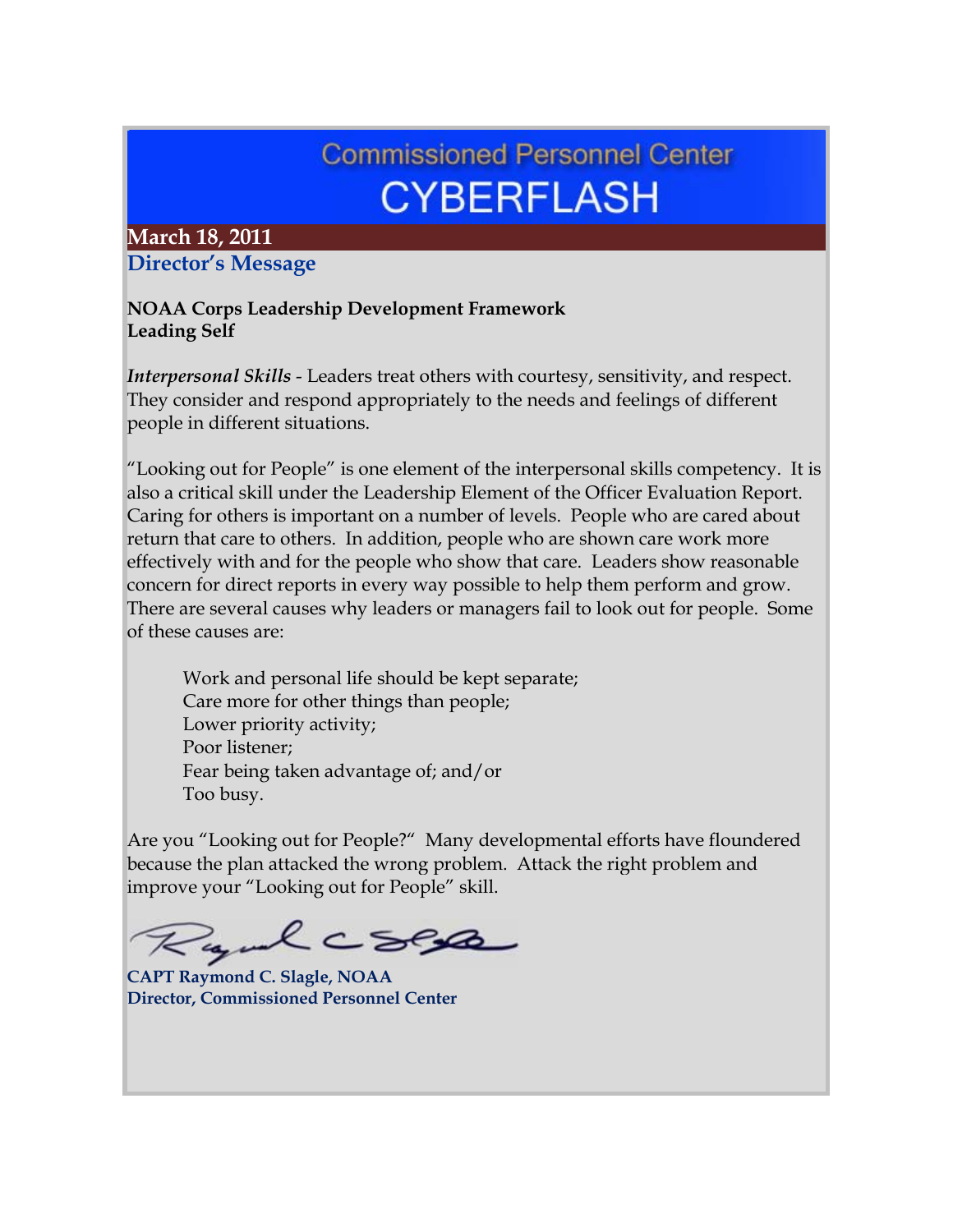#### **Announcements:**

# **PCS Orders Update**

Due to the budget constraints of the continuing resolutions, CPC will only be able to process orders as funding is approved. We normally strive to have the orders produced at least 4 months in advance but unfortunately this is not currently possible. We apologize for any additional stress this may cause during an already stressful time. As a reminder, assignments do change and could be delayed. Until you receive official approved orders the government has not authorized you to move.

# **OPFFix Submission Update and Date Required for documents for the OPB**

All OPFFix cases that have been submitted have been completed. Please continue to review your OPFs to ensure its accuracy. All documents that you would like to have in your OPF prior to the upcoming promotion Boards must be submitted to OPFFix NLT April 4, 2011. Thank you for your cooperation.

# **Officer Medical Records Review**

Current physical examination and a current dental exam (class I or class II) remain on file with CPC's Medical Administration Branch at all times. Periodic Physical exams submitted to CPC prior to 2009 must also include all the new medical requirements found on the CPC Website. Officers eligible for the 2011 promotion zone must ensure all physical examinations as well as supporting lab tests and procedures are valid through May 1, 2011, and must be submitted to the Medical Administration Branch no later than April 1, 2011. The FY 2011 Promotion Zones will be posted in an upcoming Message from the Director.

Officers will not be promoted to a higher grade until they are deemed medically and dentally qualified for promotion. Medical requirements for promotion can be found at [http://www.corpscpc.noaa.gov/medical/medical\\_req.html](http://www.corpscpc.noaa.gov/medical/medical_req.html)

Officers should contact CDR Hobson-Powell via E-mail [\(Elizabeth.hobson](mailto:Elizabeth.hobson-powell@noaa.gov)[powell@noaa.gov\)](mailto:Elizabeth.hobson-powell@noaa.gov) to ensure that you have a current periodic physical and a current dental examination on file.

## **Career Guidance**

CPC personnel are available to provide guidance on personnel issues, professional development, and career advice. As Chief, Officer Career Management Division, CDR Jon Swallow is available to discuss career and leadership development goals,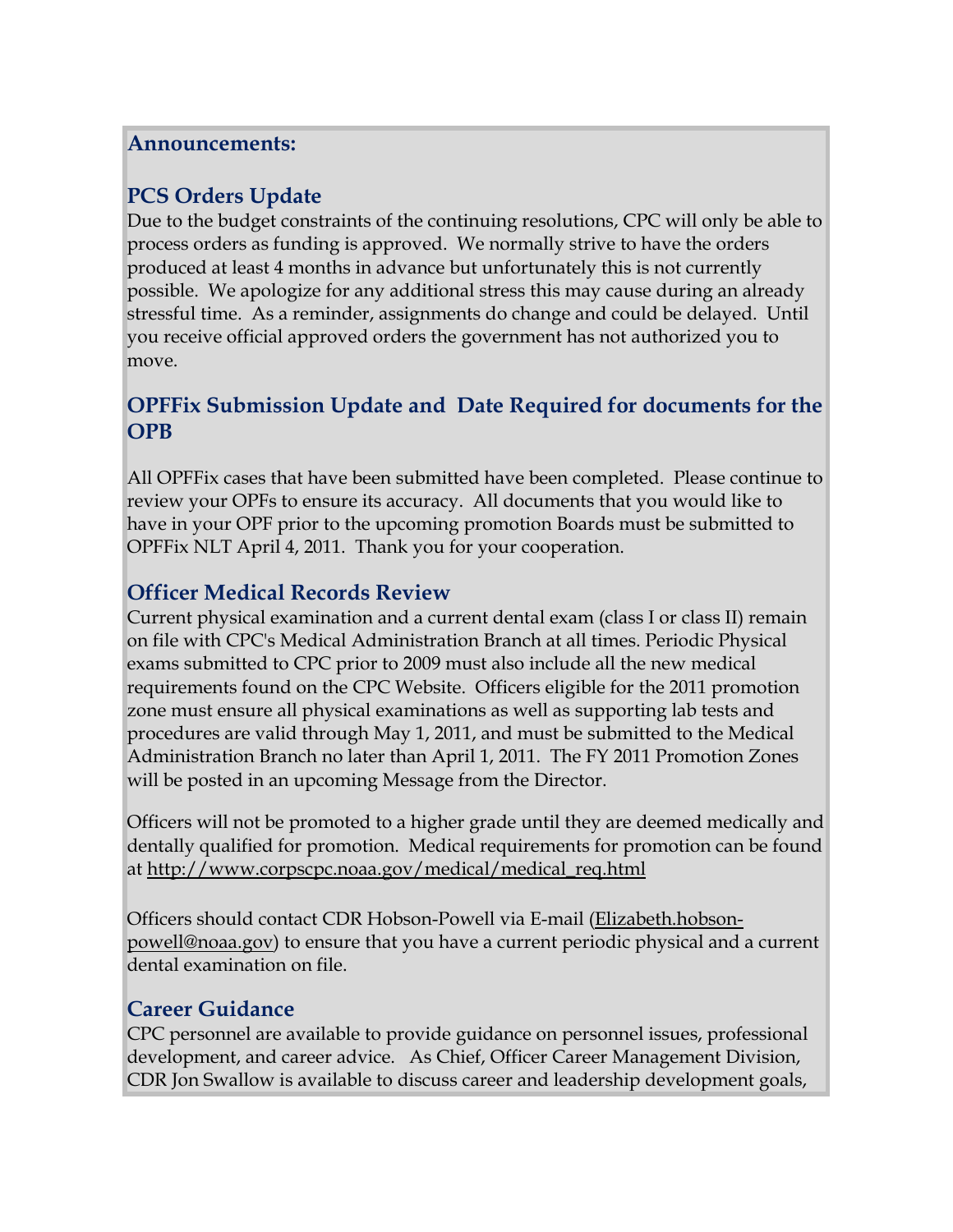discuss your OPF with you, and serve as an advocate for your personal development goals during Officer Assignment Boards and leadership training discussions. Feel free to email or call CDR Swallow to arrange an appointment (301- 713-7748 or [Jon.Swallow@noaa.gov\)](mailto:Jon.Swallow@noaa.gov).

## **'Ask CPC' Webinar**

The feedback received following the 'Ask CPC' Webinar hosted on 08 March was greatly appreciated. In total there were 72 stations logged in, estimating more than 100 officers participating. CPC will be completing and posting

the presentation and question and answer documents on the CPC website. There is now a new link to "CPC How To Guidance" on the main page where the presentations, guides and Questions and Answers will be posted. In the

meantime the 'How To- Prepare for Promotion' is posted as the primary reference for officers. CPC is working on preparing the next Webinar on "Assignments". Reminder: the topics for the webinars are based on the responses to the survey

[<http://www.surveymonkey.com/s/7YXPKQQ>](http://www.surveymonkey.com/s/7YXPKQQ), to have your opinion included you must vote!

#### **\_\_\_\_\_\_\_\_\_\_\_\_\_\_\_\_\_\_\_\_\_\_\_\_\_\_\_\_\_\_\_\_\_\_\_\_\_\_\_\_\_\_\_\_\_\_\_\_\_\_\_\_\_\_\_\_\_\_\_\_\_\_\_\_\_\_\_\_\_\_\_\_\_\_\_\_\_\_\_\_\_ Upcoming Uniform and Awards Board Meetings**

April 5

May 3

June 7

#### **\_\_\_\_\_\_\_\_\_\_\_\_\_\_\_\_\_\_\_\_\_\_\_\_\_\_\_\_\_\_\_\_\_\_\_\_\_\_\_\_\_\_\_\_\_\_\_\_\_\_\_\_\_\_\_\_\_\_\_\_\_\_\_\_\_\_\_\_\_\_\_\_\_\_\_\_\_\_\_\_\_ Approved Retirements/Resignations/Separations**

The following officers have approved retirements, resignations, or separations. Be sure to thank them for their service to NOAA and nation and wish them the best the next time you see these officers!

| LTJG Harold Emmons            | March 31, 2011 |
|-------------------------------|----------------|
| LT Laurel Jennings            | April 1, 2011  |
| <b>LT Katherine Peet</b>      | April 15, 2011 |
| LT Natasha Davis              | April 30,2011  |
| LT Shawn Maddock              | May 1, 2011    |
| <b>ENS Tamera Reul</b>        | May 10,2011    |
| LTJG James Falkner            | May 31, 2011   |
| <b>LCDR Demian Bailey</b>     | June 1, 2011   |
| LT Jason Seifert              | June 1, 2011   |
| <b>CDR Carl Groeneveld</b>    | June 1, 2011   |
| LCDR James Illg               | July 1, 2011   |
| <b>CAPT Michael Francisco</b> | August 1, 2011 |